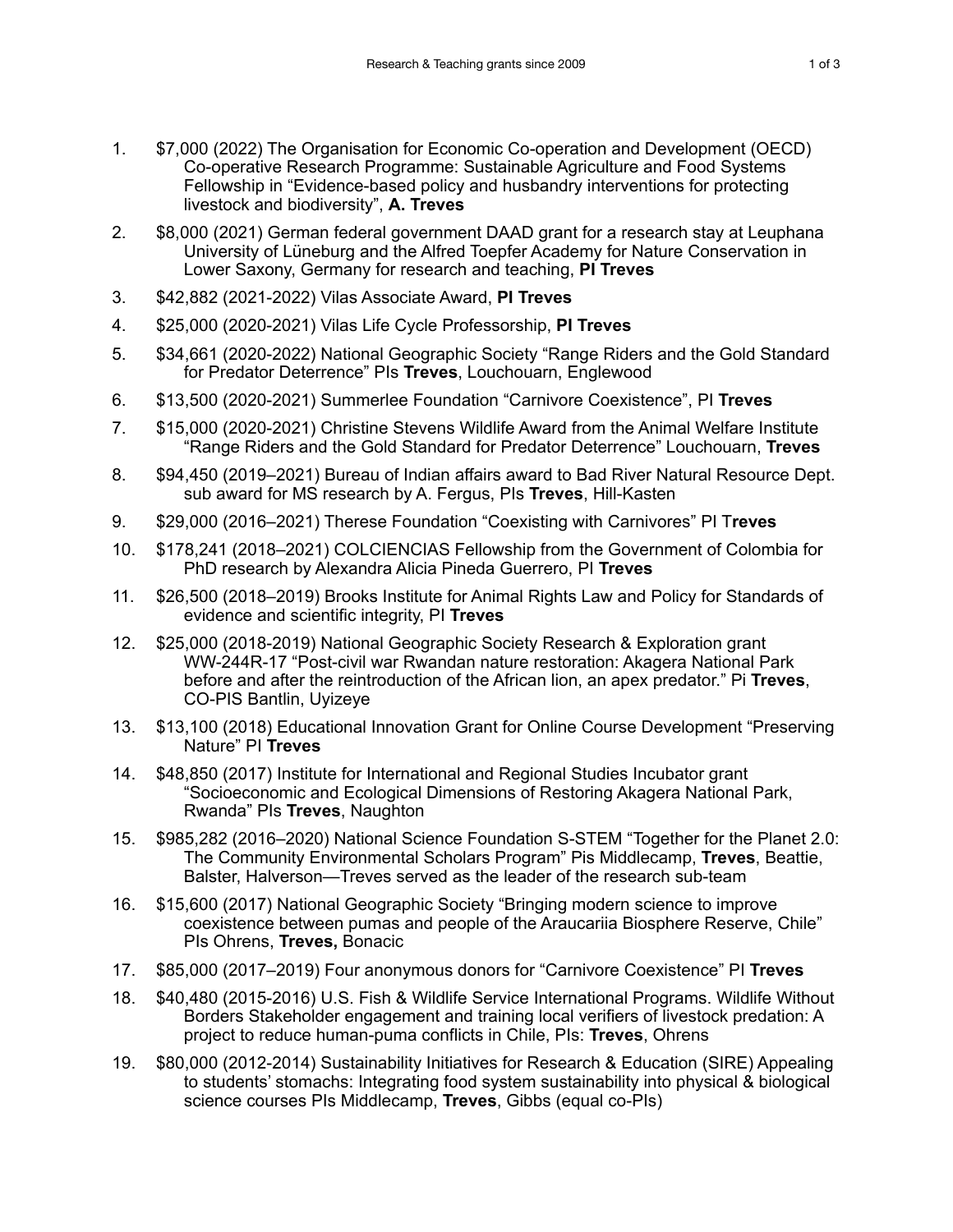- 20. \$18,000 (2015-2016) Northeast Wolf Coalition Measuring attitudes to large canids in the Northeastern USA. PI **Treves**
- 21. \$21,000 (2014–2015) Fulbright FLEX grant to Sweden (research / teaching), PI: **Treves**
- 22. \$95,000 (2014–2016) SESYNC (National Socio-Environmental Synthesis Center, from National Science Foundation pass-through grant) New tools to predict and prevent human-wildlife conflicts, PIs Carter, **Treves**, Gore
- 23. \$200,000 (2012-2014) Chile Fund: Agriculture & Livestock Service, Diagnóstico de la ecología poblacional del puma (Puma concolor) y medidas de solución al conflicto entre carnívoros y ganadería doméstica en la región de Tarapacá, Chile, PIs Bonacic, Ohrens, **Treves**
- 24. \$24,000, (2012) U.S. Fish & Wildlife Service, Human dimensions of lethal control and illegal take, PI **Treves**
- 25. \$125,000 (2010-2013) U.S. Fish & Wildlife Service & Wisconsin Department of Natural Resources, The influence of official lethal control on illegal take in gray wolves, PIs **Treves**, MacFarland
- 26. \$11,000 (2013) Pontificia Catolica University, Santiago, Chile, Puma conflicts with people, PIs Bonacic, **Treves**
- 27. \$10,800 (2012) Fulbright Senior Specialist Program Balancing carnivore conservation with human needs, PI **Treves**
- 28. \$40,000 (2012) Global Health Initiative, Evaluation of alternative strategies for emerging disease detection, PI **Treves**
- 29. \$49,900 (2010–2012) Disney Worldwide Conservation Fund, Community engagement, parabiologist training and Andean bear conservation around Sangay, Ecuador, PIs **Treves**, Zug, Schloegel
- 30. \$32,477 (2009–2011) U.S. Fish & Wildlife Service International Programs, Community engagement & training parabiologists, Sangay N.P. Ecuador, PI **Treves**
- 31. \$700,000 (2007–2011) U.S. Agency for International Development and the Wildlife Conservation Society (joint support, 4 renewals), Linking Natural Resources, Economic Growth, and Good Governance, PIs Naughton, Turner, Brown, **Treves**
- 32. \$9,000 (2010) Fulbright Senior Specialist Program, Understanding and managing humancarnivore conflicts (Ecuador) PI **Treves**
- 33. \$15,150 (2010–2011) Berryman Institute East and USDA, Relating American black bear nuisance complaints and property damage to Wisconsin management effort and harvest locations, PIs **Treves**, Macfarland
- 34. \$5,500 (2010–2011) Berryman Institute East and USDA, Farmers, deer, and predators in mixed-use landscapes, PIs:**Treves**, Drake
- 35. \$9,345 (2009) Indo-US Science and Technology Forum, Training Indian leaders in human dimensions of wildlife conservation (short course in India), PIs **Treves**, Kumar
- 36. \$10,000 (2010–2011), Derse Foundation (renewal), Mitigating human-wolf conflict in the Lake Superior region, Treves
- 37. \$10,000 (2009–2010) , Derse Foundation, Mitigating human-wolf conflict in the Lake Superior region, Treves
- 38. \$700,000 (\$48,558 to Treves 2007-2010), TRANSLINKS: US Agency for International Development and the Wildlife Conservation Society (joint support, 4 renewals), Linking Natural Resources, Economic Growth, and Good Governance, Naughton